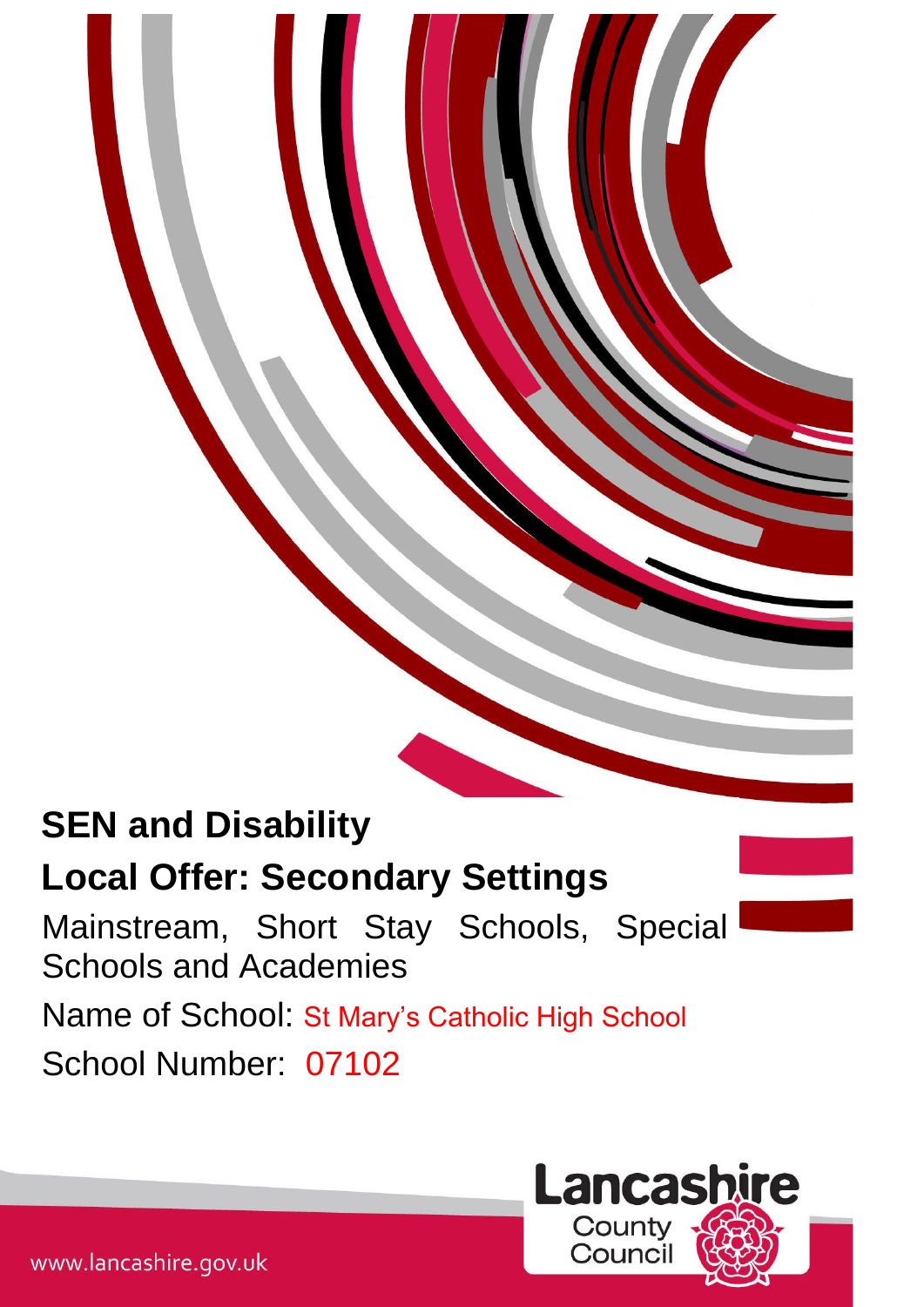| <b>School Name and Address</b>                                                                      | <b>St Mary's Catholic</b><br><b>High School</b><br><b>Royal Avenue</b><br>Leyland<br><b>PR25 1BS</b> |                            | <b>Telephone</b><br><b>Number</b><br><b>Website</b><br><b>Address</b> | 01772 421909<br>http://www.lsmchs.com                               |  |  |  |
|-----------------------------------------------------------------------------------------------------|------------------------------------------------------------------------------------------------------|----------------------------|-----------------------------------------------------------------------|---------------------------------------------------------------------|--|--|--|
| Does the school<br>specialise in meeting the<br>needs of children with a<br>particular type of SEN? | <b>No</b>                                                                                            | <b>Yes</b><br>$\checkmark$ |                                                                       | If yes, please give details:<br>Internal lift for wheelchair access |  |  |  |
| What age range of pupils<br>does the school cater for?                                              | $11 - 16$                                                                                            |                            |                                                                       |                                                                     |  |  |  |
| Name and contact details<br>of your school's SENDCO                                                 | <b>Mrs Veronica Schofield</b>                                                                        |                            |                                                                       |                                                                     |  |  |  |

Person responsible for maintaining details of the Local Offer

| Name of Person/Job<br><b>Title</b> | <b>Mrs Veronica Schofield, SENDCO</b> |              |                        |  |  |  |
|------------------------------------|---------------------------------------|--------------|------------------------|--|--|--|
| <b>Contact telephone</b><br>number | 01772 421909                          | <b>Email</b> | v.schofield@Ismchs.com |  |  |  |

### **Promoting Good Practice and Successes**

The Local Offer will give your school the opportunity to showcase any good practice you have around supporting children with Special Educational Needs to achieve their full potential. If you have any examples of good practice or success stories, we would encourage you to include these on your Local Offer web pages. For reasons of confidentiality, please do not include a child's full name in any case studies you promote.

I confirm that our Local Offer has now been published on the school/academy website.

| Please give the<br><b>URL for the direct</b><br>link to your<br>school's Local<br><b>Offer</b> | http://www.lsmchs.com/wp-content/uploads/2014/12/LO-<br>LEYLANDSTMARYS2.pdf |             |                |  |  |  |
|------------------------------------------------------------------------------------------------|-----------------------------------------------------------------------------|-------------|----------------|--|--|--|
| <b>Name</b>                                                                                    | <b>Mr Philip Thompson</b>                                                   | <b>Date</b> | September 2021 |  |  |  |

**Please return the completed form by email to:** [IDSS.SENDReforms@lancashire.gov.uk](mailto:IDSS.SENDReforms@lancashire.gov.uk)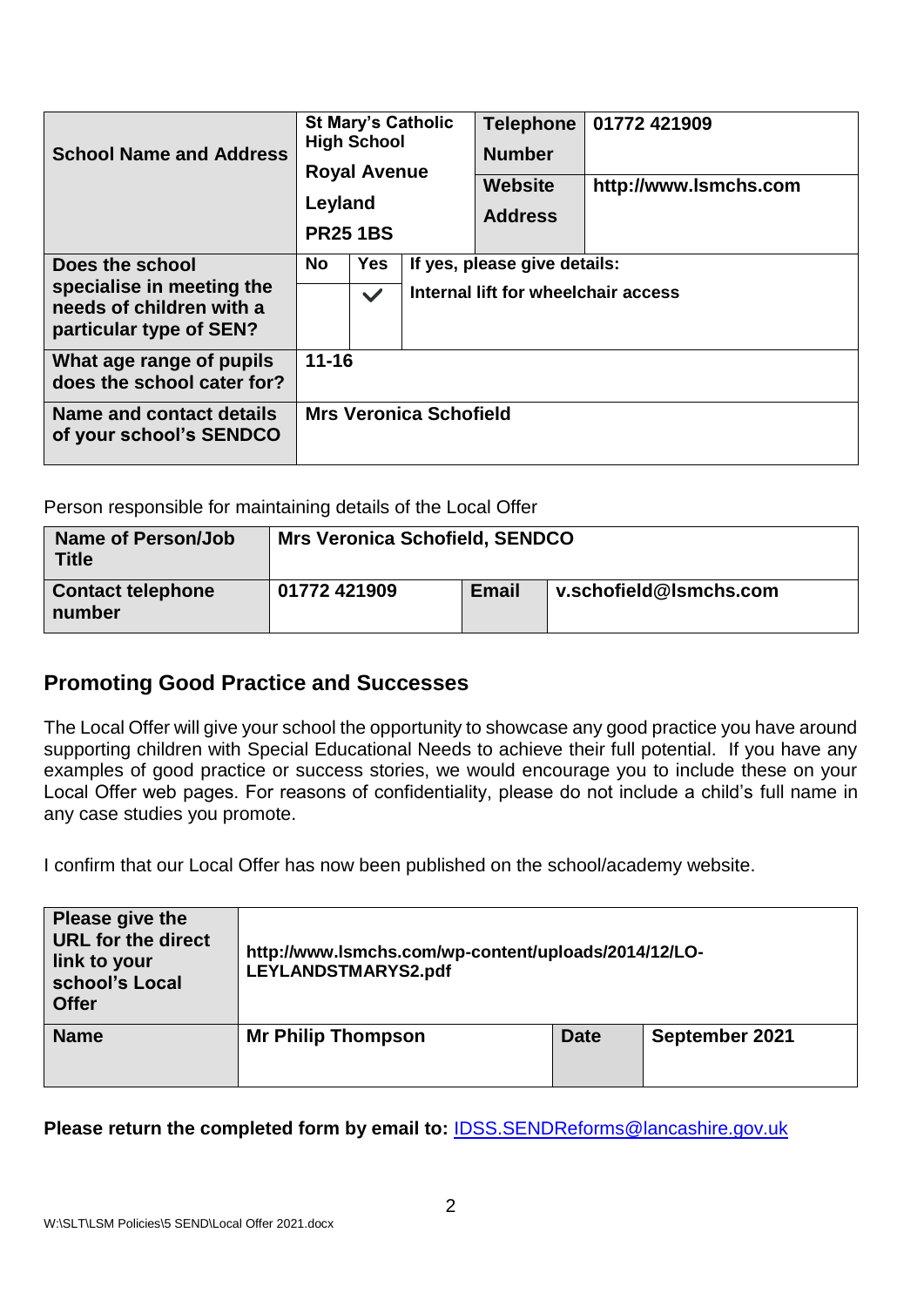#### **Accessibility and Inclusion**

#### • How accessible is the school environment? Is the building fully wheelchair accessible? Do you have accessible parking spaces? Have there been improvements in the auditory and visual environment? Are there accessible changing/toilet facilities? How do you improve access to the setting?

- How accessible is your information including displays, policies and procedures etc. Do you have information available in different font sizes, audio information, Braille, other languages etc. How does the setting communicate with parents and families whose first language is not English? How information is made accessible to parents and families with additional needs?
- How accessible is the school? How do you make use of resources such as symbols, pictures and sign graphics to support children's access to resources? Do you have furniture such as height adjustable tables or alternative ways of presenting activities so that children can access them?
- Do you have specialised equipment (eg; ancillary aids or assistive technology?)

#### **What the school provides**

#### **Access to buildings and equipment:**

Disabled parking space available close to the main building. The main building houses a lift to the first floor, wide corridors, with double fire barrier doors which release on fire activation. Two areas of the school that do not currently have wheelchair access are part of the old structure. These are Art rooms and Pastoral Services on the first floor.

The main building houses Technology, Science and Humanities on the ground floor, with Maths, English and MFL on the first floor which can be accessed via the lift. The Learning Resource area is large and open plan, there is easy access to the Drama Theatre and the dining hall. Lockers at various heights are situated outside under cover, there is seated areas and designated play areas, a netball court, a multi-purpose games area which are all accessible. The sports hall and dance studio are located in a separate building and these too are accessible.

The science department has adjustable height tables for wheelchair users and for special support chairs. There are seven disabled toilet facilities. Five are situated in the main building, one adjacent to the dining hall and two are on the ground floor adjacent to Technology and Science, both on the ground floor. Two are situated on the upper floor in the main block adjacent to Maths, MFL and English. We have a motorised bed in one of the other two disabled toilets, situated in the Nurture/Pastoral block.

#### **Support for visually impaired and hearing impaired students:**

The school has had pupils with Visual Impairment and risk assessments have taken place to ensure safety visual strips are on the newer staircases. Staff work with our visually impaired on an individual basis; one has use of a school laptop.

For pupils with hearing impairment, staff are supported in how best to place in lessons and have an understanding of how to use a FM system. Should a pupil arrive at the school who require a hearing loop, funding can be applied for this to be fitted.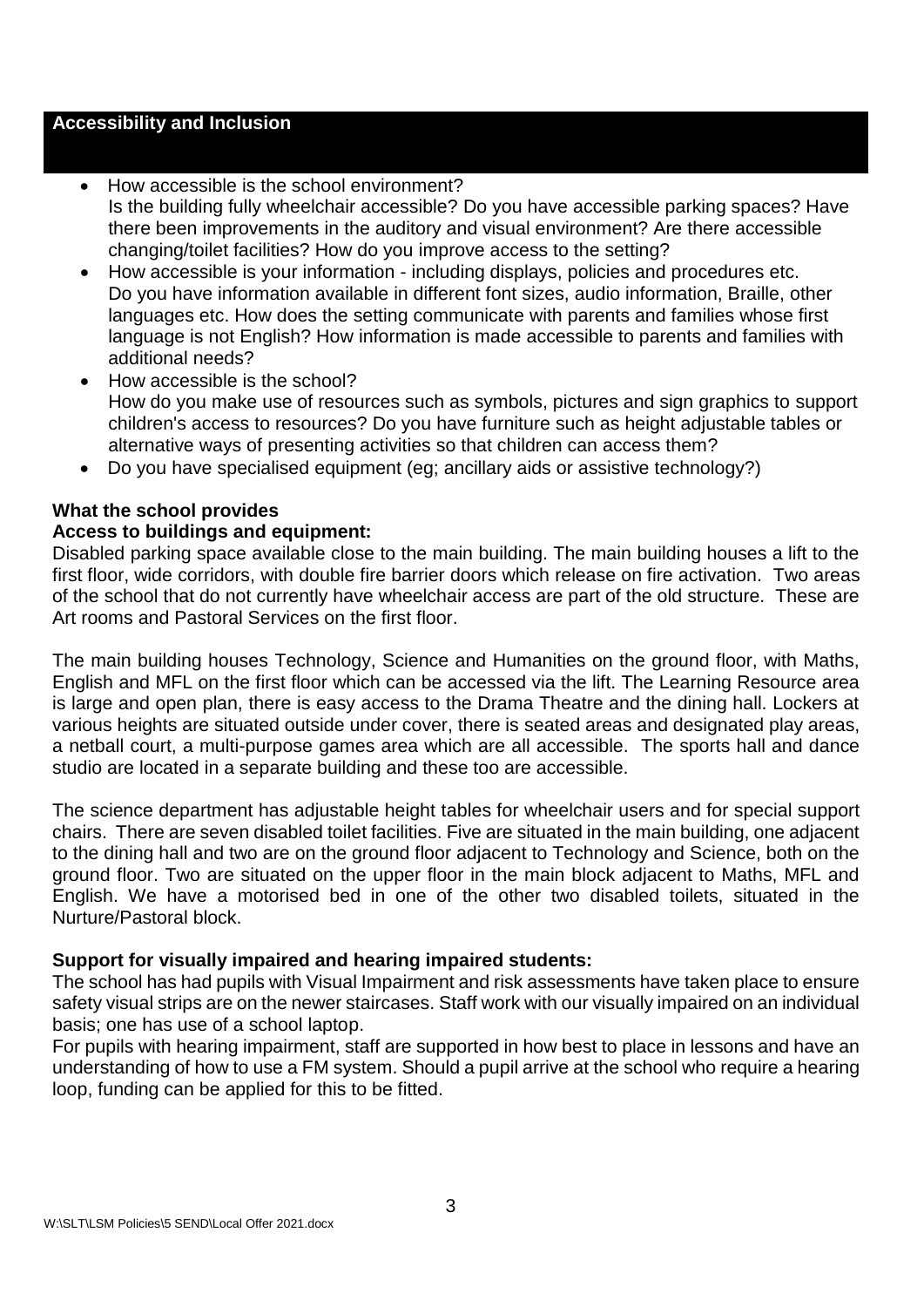#### **Support for students with EAL**

Pupils who arrive in school with language difficulties may require the support of the EAL Service. Withdrawal support is also offered by the SENDCO who works closely with the EAL provider. If pupils speak a different language a dictionary is available for them.

#### **Use of other specialist equipment**

Each classroom has an interactive whiteboard. TAs help pupils to move around the school from class to class and will take children out of the lesson early if needed, e.g. to ensure pupils get lunch. The school has equipment supplied by the Local Education Authority. They have also trained teachers and TAs to use the equipment safely. Pupils can have the use of a laptop to support literacy needs.

The School has a defibrillator available in the main reception area with trained staff available. Parents with additional needs of their own are welcome at any time but will need to make an appointment, to discuss verbally the needs of their child. Care Plans and medication are also kept in the main school office. Information for parents can be enlarged if requested to do so. The SENDCO can meet with parents/carers of children with additional needs to offer support and any additional guidance

- What arrangements do you have to identify and assess children with SEN?
- What additional support can be provided in the classroom?
- What provision do you offer to facilitate access to the curriculum and to develop independent learning? (This may include support from external agencies and equipment/facilities)
- What SEN and disability and awareness training is available to all staff?
- What staff specialisms/expertise in SEN and disability do you have?
- What ongoing support and development is in place for staff supporting children and young people with SEN?
- What arrangements are made for reasonable adjustments in the curriculum and support to the pupil during exams?
- How do you share educational progress and outcomes with parents?
- What external teaching and learning do you offer?
- What arrangements are in place to ensure that support is maintained in "off site provision"?
- What work experience opportunities do you offer?

How well does your SEN provision map illustrate the range and level of support for individual pupils or groups with similar needs and the resources allocated to meet those needs?

#### **What the school provides**

#### **Identification of Pupils with SEND:**

Before pupils start in Year 7, the Pastoral Leader visits our feeder schools where pupils and their Year 6 teachers work together to get information to support a smooth transition. Following this, the SENDCO and/or TAs visit those pupils identified with SEND to establish strategies for success. If needed, the new Year 7 pupils with special education needs have transition mornings and afternoons while they are in Year 6. In some cases, the TAs at St Mary's visit the feeder primary schools to meet with pupils in advance.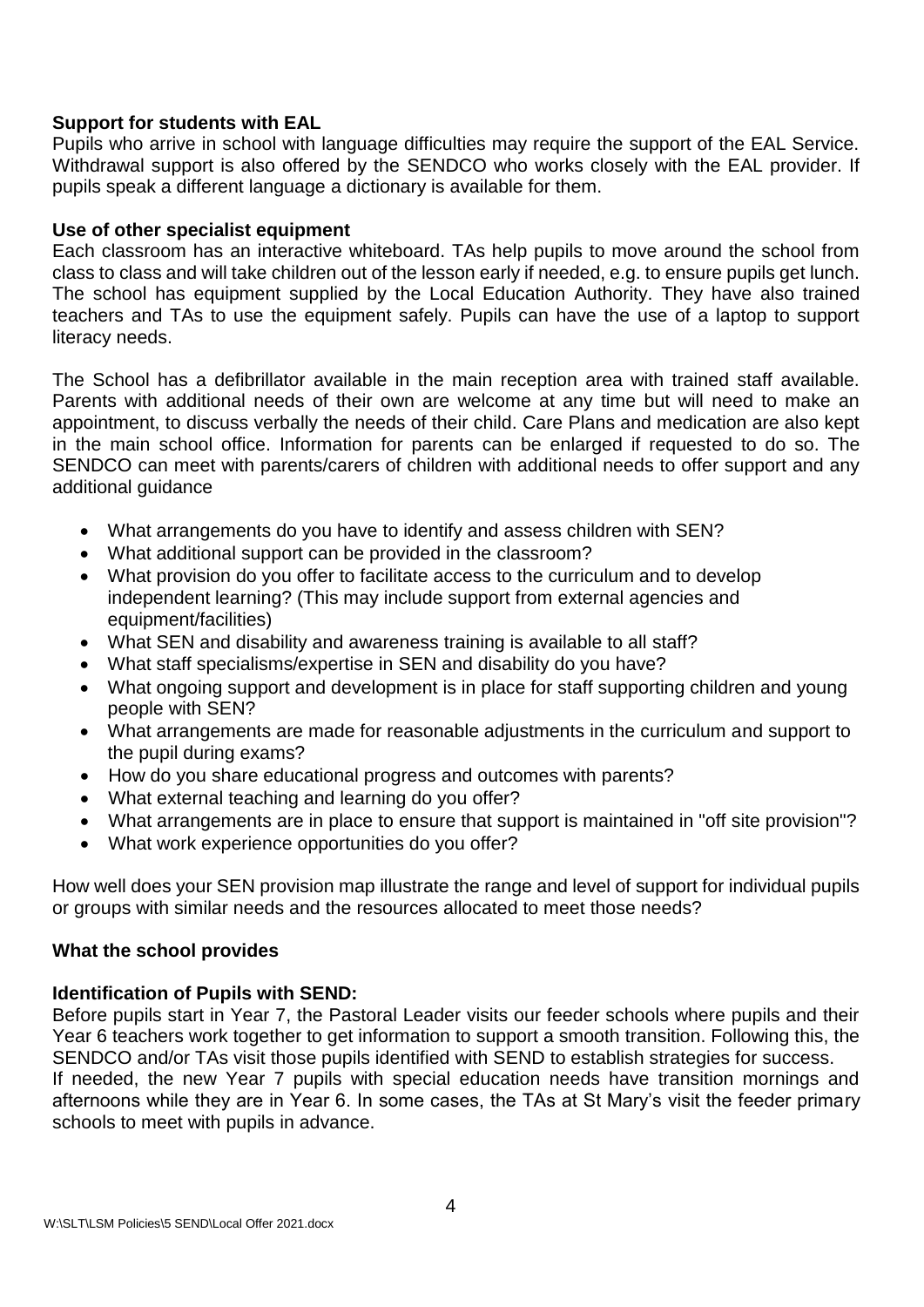Any pupils with medical needs may require risk assessment to take place before they start in September in order to ensure their safety. On arrival at St Mary's, whole school screening assessments take place for reading, spelling, comprehension and numeracy. CAT tests (Cognitive Ability Test) are also carried out.

#### **Support:**

All teachers share best practice for SEND pupils and it is delivered through Quality First Teaching. A full audit of SEND pupils is conducted and updates are made as needed. This includes shared strategies, ILP's for E and K pupils and standardised scores of SEND pupils which is updated on the secure SIMS network for staff to use to inform their planning and classroom strategies.

Pupils who have weak literacy may have weekly withdrawal lessons with TAs with a literacy speciality. The school has fully qualified and experienced Teaching Assistants. There are five Level 2 Teaching Assistants and four Level 3 Teaching Assistants. There is also a Pupil Premium Coordinator who works with pupils who are both Pupil Premium and who have SEND.

Tutoring intervention takes the form of small groups, for targeted lessons. General in-class support is targeted at pupils' who have an EHCP, whether it is learning or social and emotional difficulties. Literacy/Reading intervention is available through timetabled lessons and activities.

The school buys in specialist support for children with ASC/SEMH from Inclusion and Disability Support Service (IDSS). The school also has access to an Educational Psychology service who works with children and with staff for training in all areas of SEND. The SENDCO delivers training through regular teaching and learning briefings and INSET for teachers.

#### **Nurture:**

Vulnerable pupils have access to a nurture facility if needed. Nurture is open at breakfast, break and lunch for any pupils who wish to attend and is run by the teaching assistants.

Two of the teaching assistants offer Mentoring for any identified pupils. The SENDCO and Family Support Worker are working closely with CAMHS for pupils whose difficulties require this additional input.

The SEND team have weekly meetings. This is to share strategies and to highlight any difficulties. Any strategies or concerns are then shared with teaching staff as appropriate.

#### **Access Arrangements:**

Pupils are tested in Year 9 for exam concessions by the SENDCO and the HLTA for Exam Access Arrangements who is Mrs Salmon. The school provides readers, laptops, scribes, separate rooms, rest breaks, extra time and prompts for pupils who meet the criteria outlined by exam boards. Identified pupils will have concessions within the normal assessment structure to provide a 'normal way of working' for their GCSEs.

#### **Pupils who need extra support:**

Parents/carers meet with the SENDCO at the start of Year 7, or in Year 6 if appropriate, to discuss the needs of their child. Annual reviews take place for pupils who have an Education Health Care (EHC) plans. Pupils who may be experiencing difficulties can be reviewed at any time during the school year. Children who receive learning interventions in school have an ILP which informs any extra strategies put into place, along with test results which show progress.

All parents are encouraged to contact school if they have concerns or information about their child and the SENDCO may call a parent to highlight any concerns.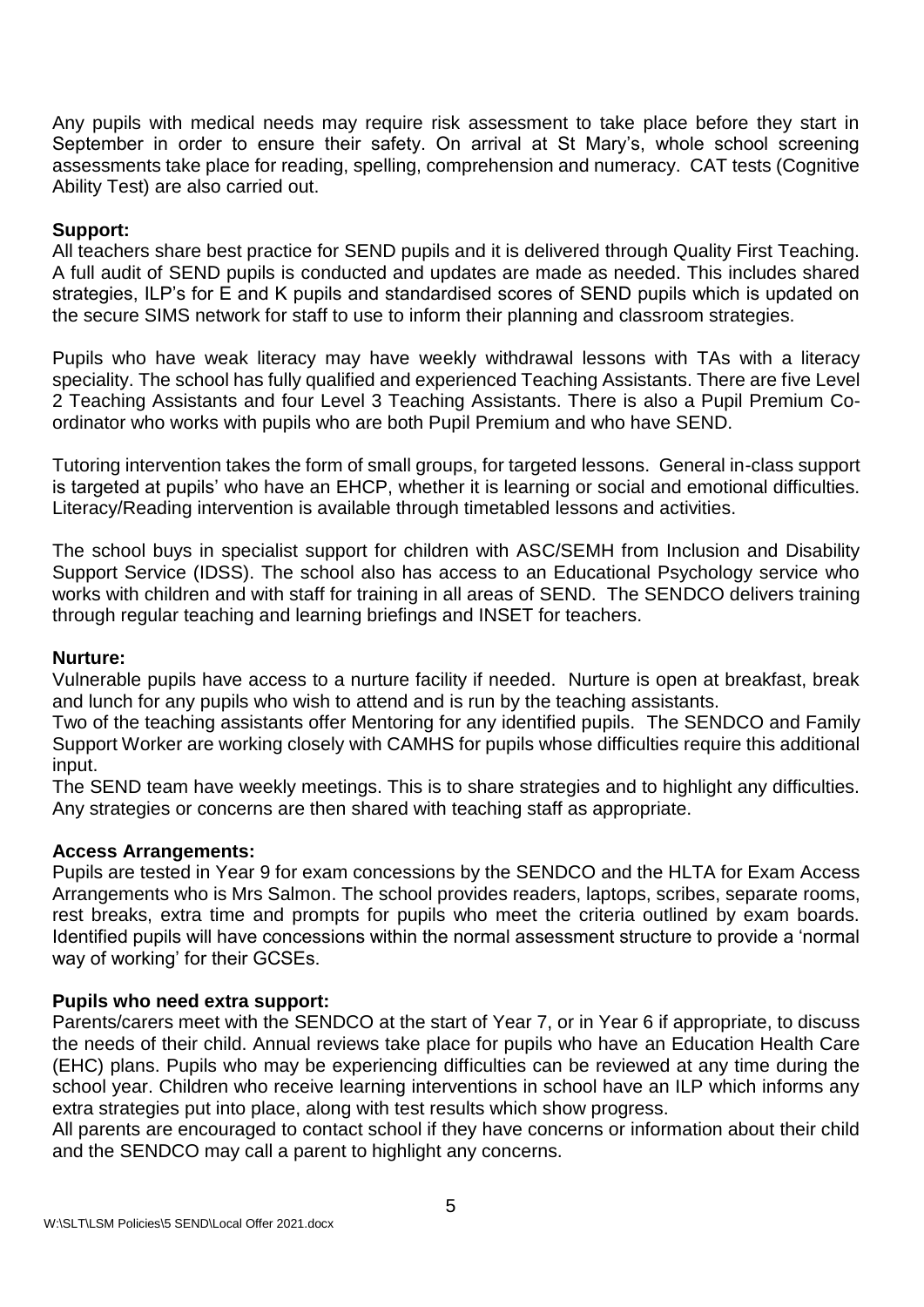#### **Attendance:**

The Attendance Officer who monitors attendance, works closely with the SENDCO to support any difficulties arising. The SENDCO also co-ordinates with the Family Support Worker and Safeguarding Officer. The Learning Support department has a SEND provision map to support individual pupils or groups. This is broken down into Wave 1, Wave 2 and Wave 3 depending on the need of the pupil. Intervention is recorded and parents are informed about any additional intervention support by phone/email or through class charts.

- What arrangements are in place for review meetings for children with Statements or Education, Health and Care (EHC) Plans?
- What arrangements are in place for children with other SEN support needs?

How do you assess and evaluate the effectiveness of the provision you make for children and young people with SEN and Disability?

All educational visits have a risk assessments attached to forms, checked by group leaders/responsible staff. A first aid trained member of staff will be present on all educational visits where a risk has been identified. Teaching Assistants accompany pupils with SEND.

Teaching Assistants also support children in P.E. lessons if required. School policy on Safeguarding is clear. Yearly Child Protection training takes place. Risk Assessments are initiated by the Safeguarding Officer and the Family Support Worker with the SENDCO as appropriate.

Personal Emergency Evacuation Plans are also in place for any pupil who has physical disabilities.

Parents/carers can find details of the schools Anti-Bullying Policy, and all other policies, on the school's website.

- How do you manage safe keeping and administration of medication
- How do you work with the family to draw up a care plan and ensure that all relevant staff are aware of the plan?
- What would the school do in the case of a medical emergency
- How do you ensure that staff are trained/qualified to deal with a child's particular needs?
- Which health or therapy services can children access on school premises?

#### **What the school provides**

#### **Medical Needs:**

Pupils with additional medical needs are highlighted in the confidential Information Booklet. Diabetic pupils, pupils who use Epi-pens or pupils who have severe allergies have individually named boxes which are kept in the school office, along with their Care Plans. All staff have access to Epi-pen training at the start of the school year. Care Plans are drawn up following a face to face meeting with parents, carers, pupils, school nurse, school first aider, SENDCO and Pastoral Leaders. All staff have access to Care Plans.

In case of a medical emergency all staff know to: Contact school first aider, assess needs, call 999 for assistance if required and inform parents or carers. Pupils will be accompanied to hospital by a member of staff if parents have not arrived at school. Within school there are sufficient qualified first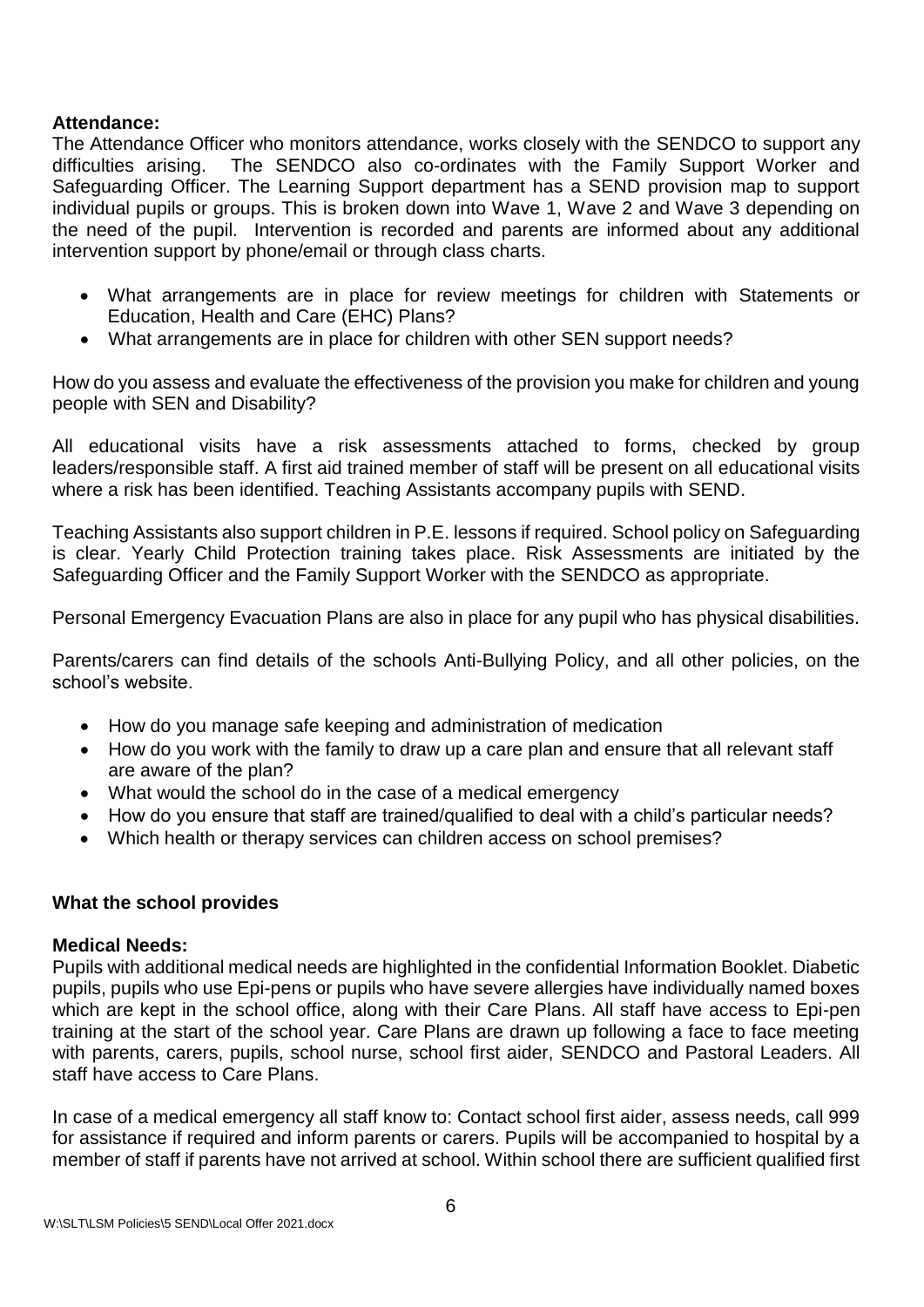aiders who regularly update on their first aid knowledge. There are fully qualified members of staff who can administer first aid and some are trained to use the school's defibrillator.

All trips have qualified first aiders on them. The school has a school nurse who visits weekly and the SENDCO co-ordinates with Occupational Therapy and CAMHS as needed.

- How do you ensure that parents know "who's who" and who they can contact if they have concerns about their child/young person?
- How do parents communicate with key staff (eg do they have to make an appointment to meet with staff or do you have an Open Door policy?
- How do you keep parents updated with their child/young person's progress?
- Do you offer Open Days?
- How can parents give feedback to the school?

#### **What the school provides**

#### **Year 6/7 Transition:**

The SENDCO visits the pupil's primary school if a pupil has a special educational need. There is a transition day for all pupils in Year 6 where pupils can meet the Pastoral Leaders, Pastoral Assistant and their Form Tutor. Before this day, a small group of Year 6 pupils are invited into school to visit the TAs and the nurture room. This is to enable their transition to be easier and allows sharing of information about the child's needs before the main transition day in July. In June, there is an information evening for new Year 7 parents where they can meet key members of staff.

Within the first half term the SENDCO invites parents and carers of children identified with a special educational need into school for a meeting. When appropriate, any pupil with SEND can visit St Mary's for sessions to familiarise themselves with the school and to meet our TAs. The SENDCO can meet with parents before transition if needed. Information about an individual child's needs is communicated to staff by the SENDCO on the first day of term and through the SEND handbook.

#### **Communication:**

It is possible to make an appointment or ring the School Office, however if a parent has an immediate concern they will be seen without an appointment, where practical. Parents are invited to phone or email the school SENDCO for advice or support at any time.

There is a non-teaching Pastoral Assistant who is always available to deal with any concerns. Within each academic year there are three effort and progress reports and one full written annual report. In addition, pupils who have an EHC Plan have an Annual Review and Interim Reviews as needed. The review forms part of the Provision Map.

#### **Feedback:**

The school welcomes any feedback about parent views of the school. There is also an evaluation sheet enclosed in the pupil's report to be returned to school and an evaluation feedback form at parent's evening with an opportunity for any comments.

The school regularly requests the views of pupils through Pupil Voice. There is a notice board on which updates will be posted as 'You Asked, We Did'.

What opportunities do you offer for children to have their say? e.g. school council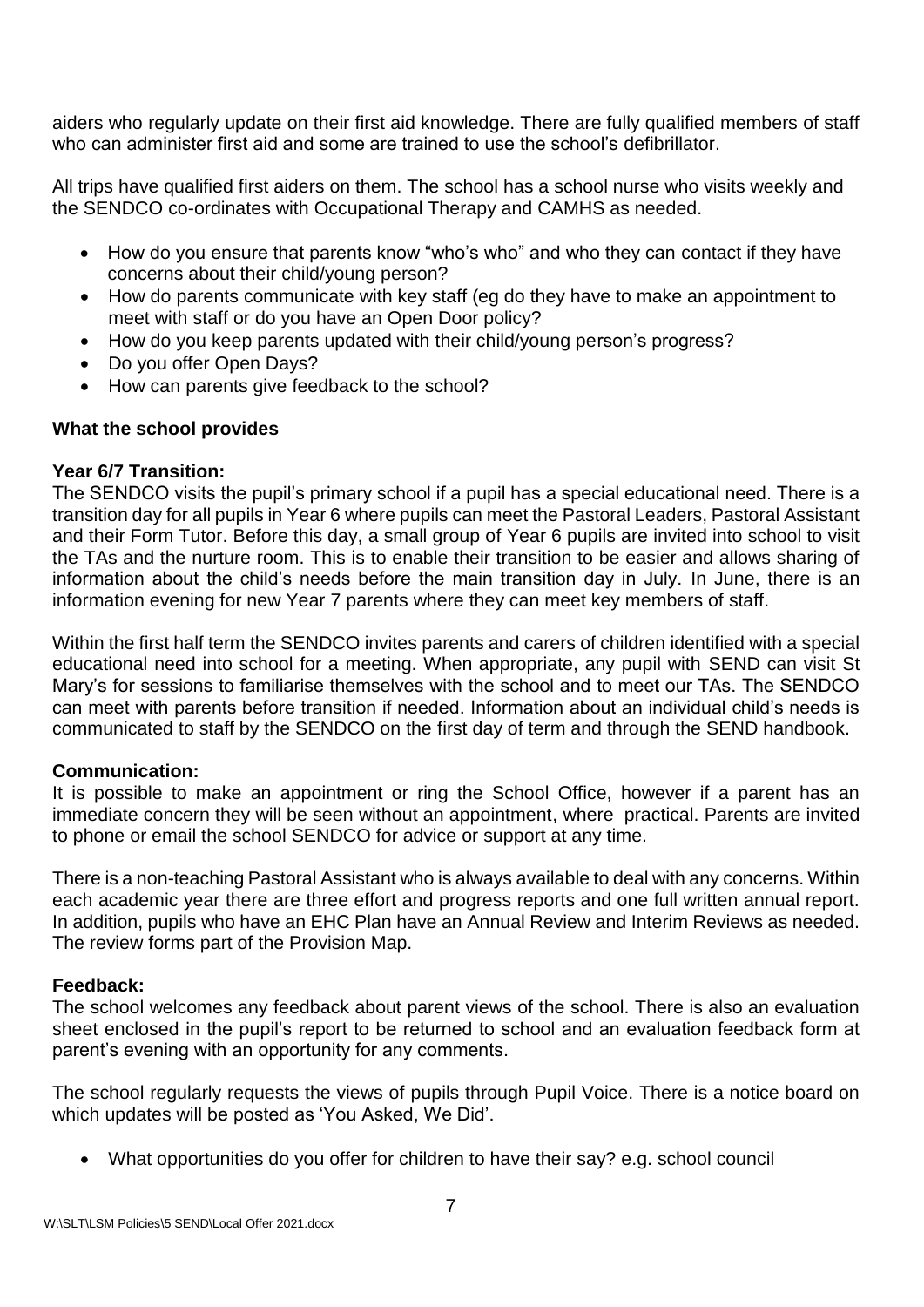- What opportunities are there for parents to have their say about their child's education?
- What opportunities are there for parents to get involved in the life of the school or become school governors?
- How does the Governing Body involve other agencies in meeting the needs of pupils with SEN and supporting their families? (e.g. health, social care, voluntary groups)
- How do home/school contracts/agreements support children with SEN and their families?

#### **What the school provides**

#### **Pupil Voice:**

There is a School Council which is open to all pupils. There is a representative from each form group often elected by the pupils in the form group. There is an active Pupil Voice system in school and a pupil Think-Tank.

Pupil views are also shared with subject staff. This is carried out by the SENDCO and focuses on how the pupil works best in lessons and highlighted in the All About Me profiles.

At interviews there is a pupil panel where pupils have the opportunity to ask candidates their own questions. Tours of the school are conducted by pupils. All pupils have the opportunity to be Prefects and attend the Prefect Review Panel.

#### **Parents/Carers:**

As well as Parents' Evenings and Review Meetings parents/carers are welcome to come into school and discuss their needs at any time.

#### **Governors:**

The SEND Department has a nominated governor. The pupils take an active role in charity fundraising events and can become active members of the School Chaplaincy Team.

The SEND Governor works closely with the SENDCO to support the development of SEND policy.

The school has a Home/School Agreement which is completed at the start of Year 7. This outlines what is expected of the school, the pupil and the parent/carer.

- Do you offer help with completing forms and paperwork? If yes, who normally provides this help and how would parents access this?
- What information, advice and guidance can parents and young people access through the school? Who normally provides this help and how would they access this?
- How does the school help parents with travel plans to get their son/daughter to and from school?

#### **What the school provides**

#### **Support with Paperwork:**

The SENDCO can offer support to parents/carers in the completion of forms and paperwork. Appointments to see the school's SENDCO should be made by phoning the school office. The SENDCO/School can direct families to outside agencies for help e.g. SENDIASS. In addition, there are information, advice and guidance evenings on topics such as Internet Safety and information on options.